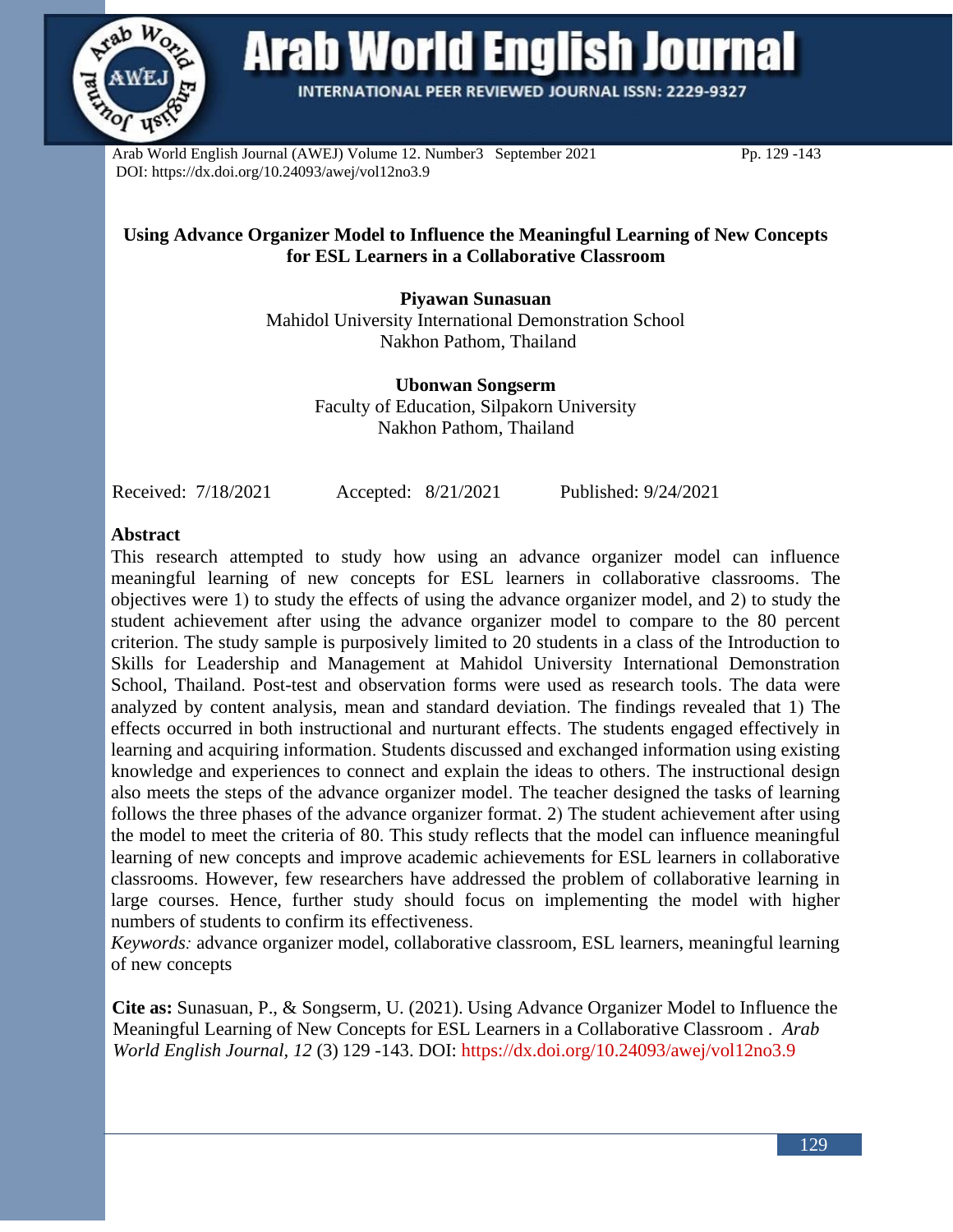#### **Introduction**

Collaborative classrooms focus on the shared knowledge among teachers and students (Tinzmann et al., 1990). The teachers work as mediators to facilitate the students to learn, while students work together to complete tasks using critical processes. Tinzmann et al. (1990) suggest that a collaborative classroom could provide effective communication among students and influence them to be successful learners. According to Tan, Gallo, Jacobs, and Lee (1999), collaborative learning can cultivate students' thinking skills, including creativity and information technology skills. While students exchange information among peers, they can also interact through the processes of brainstorming, discussing, explaining, and persuading. Collaborative learning empowers the learners to gain higher achievement, engagement with school, inter-ethnic relations, self-esteem, enjoyment, and thinking skills (Johnson & Johnson, 1989; Cohen, 1994; Slavin, 1995). It is highly versatile and can be used to achieve several critical educational objectives. Collaboration among learners can enhance the learning experience (Brown, 2001).

Over a decade, collaborative learning has emerged in ESL (English as a Second Language) education as a significant concept and instructional practice. A study from Liang, Mohan, and Early (1998) about collaborative learning in ESL classes has found that many researchers suggested that collaborative learning effectively maximizes second language acquisition. It provides opportunities for both language input and output from the interaction, which enhances language proficiency. Moreover, collaborative learning claims to help ESL learners to draw on their primary language resources as they develop second language skills.

However, Liang et al. (1998) have found some issues from most research on cooperative learning. Even though teachers can collaboratively interact with students to support their learning, students may find themselves struggling with tremendous cultural adjustments to adapt to the collaborative course format. The ESL students, who come from teacher-centered educational backgrounds, may have conflicts between the new and old experiences and beliefs. The most prominent concern is that there was little attention on the quality of student academic discourse development. Following research carried out by Shafie, Maesin, Osman, Nayan, and Mansor (2010), collaborative working creates a stressful learning environment among ESL learners due to poor language knowledge. Moreover, undeveloped social skills can be weaknesses in acquiring new vocabularies and block them from constructing new meaningful knowledge.

Shafie et al. (2010) argue that well-organized collaborative tasks can motivate students to work comfortably with others and enhance creativity and following output. Sharan (2015) also indicates that the interaction between teachers and students and among students can create a collaborative classroom where students ask questions, share ideas and understanding, and construct meaningful knowledge.

Following the Independent Committee for Education Reform (ICER) (2019), Thai educational standards are lower than international standards. It focuses on content-based learning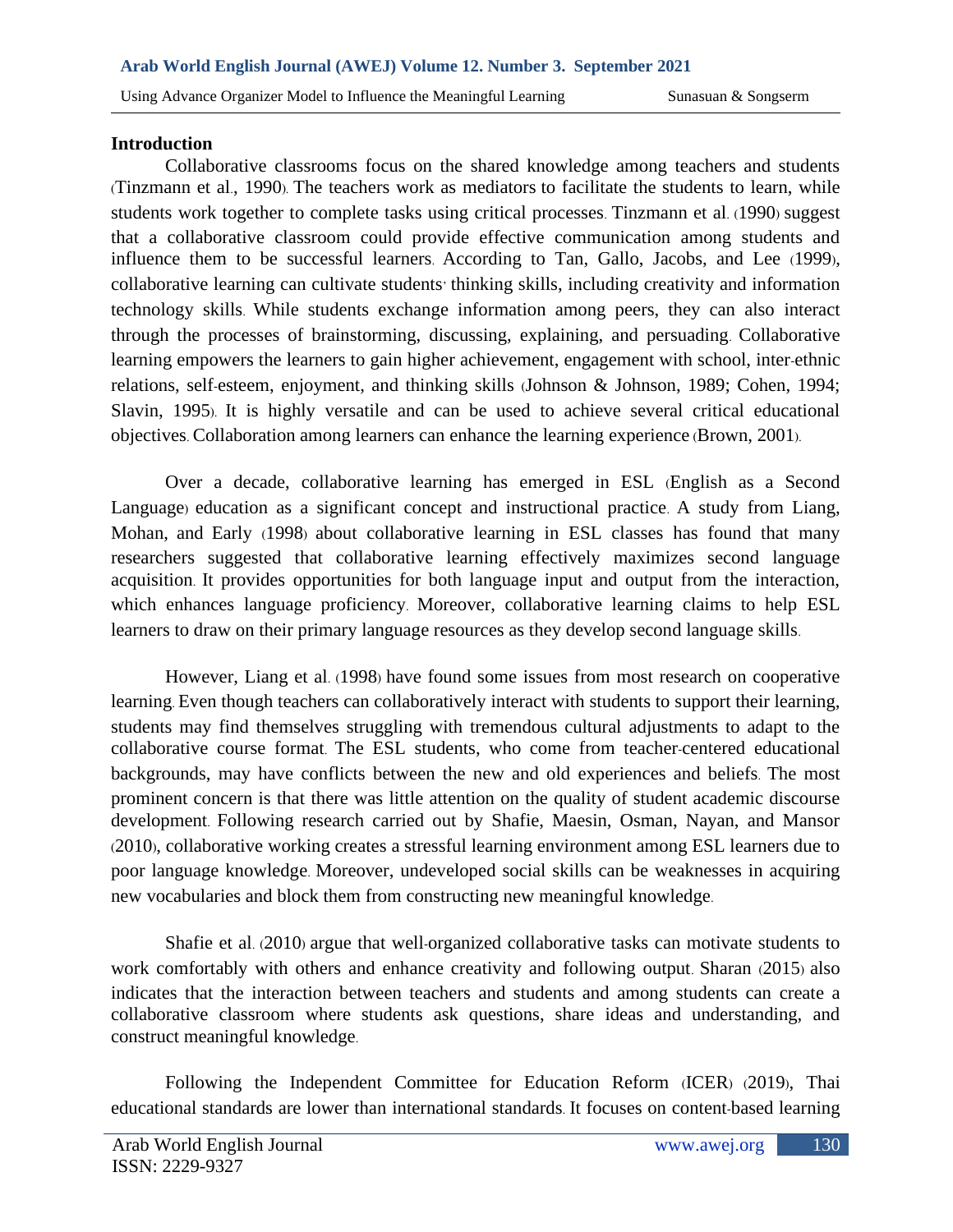and memorization. The Ordinary National Education Test (ONET) result among Thai high school students has been continually low for more than ten years. In the year 2018, most of the students failed, with the average scores on each subject were under 50 percent. The ICER has cited that one reason which hinders students from improving their learning is learning management in the classroom. Students learned to be passive learners who emphasize memorization and lack critical thinking and creativity. The teachers still focus on the summative assessment and ignore the meaningful learning of the lesson to meet the learning objectives. Following Luther (2000), teacher-centered teaching mainly focused on the summative assessment on students' ability to remember and understand the contents taught by their teachers.

In September 2019, Mahidol University International Demonstration School surveyed the Language learning experiences of the students who mostly are Thai native speakers. The survey aimed to understand the students' difficulties in content comprehensive understanding as being ESL learners. The study was from 422 participants. It revealed that 43% of them encounter gaps in their English knowledge that stops them from understanding the lessons a few times a week. Onefifth of them said most days. Followed by 34% said there are more than 10 English words per day they do not quite understand. One-third of the students said they know 50-75% of the instructional language, while 5% said they only understand it at 25-50%. It reflected some considerable amounts of the struggling in language learning that blocked them from learning of meaningful context as they are ESL learners. The practical learning pedagogy like this is not learning the language of English for only communicative purposes. It could enhance the understanding of the subject content meaningfully as well.

Meaningful learning is from the subsumption theory of Ausubel. Ausubel (1962) mentions that creating meaningful verbal learning, deals with three concerns: 1) how is knowledge (content) organized, 2) how the cognitive structure works to construct new concepts of information (learning), and 3) how teachers can implement the ideas about the content and learning when presenting new materials to students (instruction). He believes that students do not have to discover generalizations or concepts without understanding them meaningfully. Ausubel (1968) classifies meaningful verbal learning into three concepts. There are subordinate learning, superordinate learning, and combinatorial learning.

Using advance organizers to design presentations is suggested by Ausubel (1968), who favors the improvement of presentational models of teaching (Joyce, Weil, & Calhoun, 2015; Sirithanyarat & Laoriendee, 2019). It mainly refers to direct empirical and nonverbal contact with the data. Although it concerns passive learning, a well-organized presentation can work as an intellectual scaffolding (Ausubel, 1968). He develops the Advance Organizer Model and suggests that students can construct their knowledge in parallel with meaningful learning of the subject matter, the way it organizes. The model emphasizes logical operation to enhance the retention of new information (Joyce et al., 2015; Sirithanyarat & Laoriendee, 2019).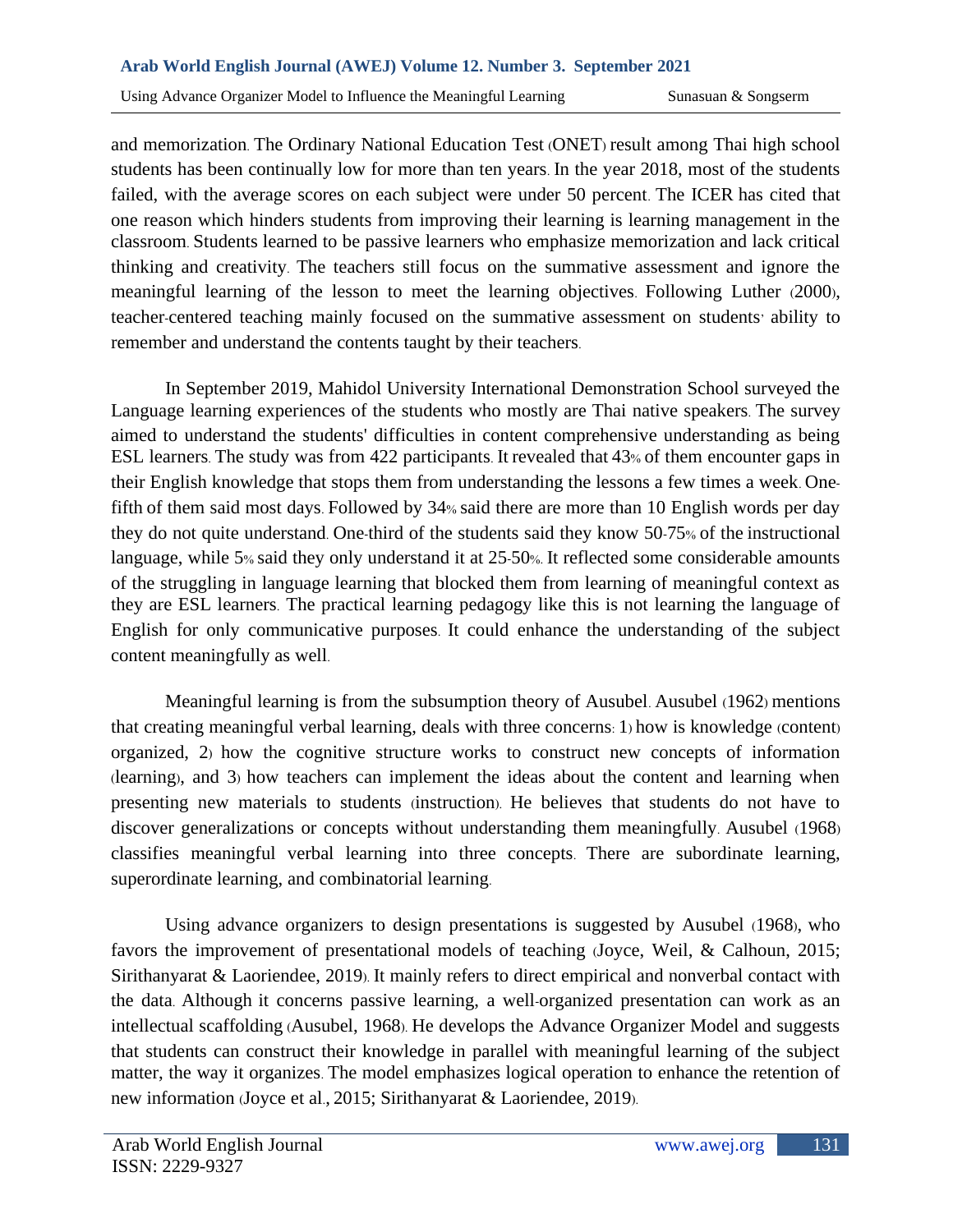#### **Arab World English Journal (AWEJ) Volume 12. Number 3. September 2021**

Using Advance Organizer Model to Influence the Meaningful Learning Sunasuan & Songserm

To summarize, influencing meaningful learning of concepts among ESL learners is significant. Apart from encouraging collaborative learning in the classroom, the well-organized task to scaffold student thinking is imperative. The advance organizer model of Ausubel is different from the discovery learning methods. They, instead, support both discovery and expository techniques. Moreover, Ausubel suggests that the structural concepts in this information-processing model suit junior high school age (Ausubel, 1962).

Hence, the main aim of this research was to study the effects of using advance organizers to influence the meaningful learning of concepts for ESL learners in collaborative classrooms. The research question was "how using an advance organizer model can influence the meaningful learning of new concepts for ESL learners in collaborative classrooms?." Two research objectives were as follows :

- 1. To study the effects of using the advance organizer model
- 2. To study the student achievement after using the advance organizer model to compare to the 80 percent criterion

#### **Literature Review**

#### *Collaborative Classrooms*

Collaborative Classrooms address sharing knowledge and authority to allow the changing relationships between teachers and students (Tinzmann et al., 1990; Ibrahim et al., 2015). The teacher's role in mediating learning characterizes teachers' new approaches to instruction. Emphasizing heterogeneous groups of students addresses the composition of collaborative classrooms (Tinzmann et al., 1990). Collaborative classrooms suggest focusing on teacher's facilitation, using appropriate materials, individual accountability, positive independence, effective communication, interpersonal skills among and within groups, real-time interaction, and group processing (Ibrahim et al., 2015).

Four essential characteristics of collaborative classrooms create meaningful learning in classrooms (Tinzmann et al., 1990); 1) share knowledge among teachers and students, 2) share authority among teachers and students, 3) teachers as mediators and 4) heterogeneous groupings of students.

## *Shared Knowledge among Teachers and Students*

In a collaborative classroom, teachers should share knowledge and shared goals with students. Meanwhile, the students can share knowledge with their peers. The teachers should clarify the objectives of a particular activity and facilitate students to contribute ideas. By sharing knowledge, students could share experiences and ideas with others. It empowers students to explore more perspectives and solutions to problems. Moreover, the students would also be motivated to pay more attention (Tinzmann et al., 1990; Ibrahim et al., 2015). However, it needs to be aware that the students might have conflicts easily due to failure of ideas negotiation or disintegration of a group, especially in the large-size classroom (Zurita & Nussbaum, 2004; Borge & White, 2016).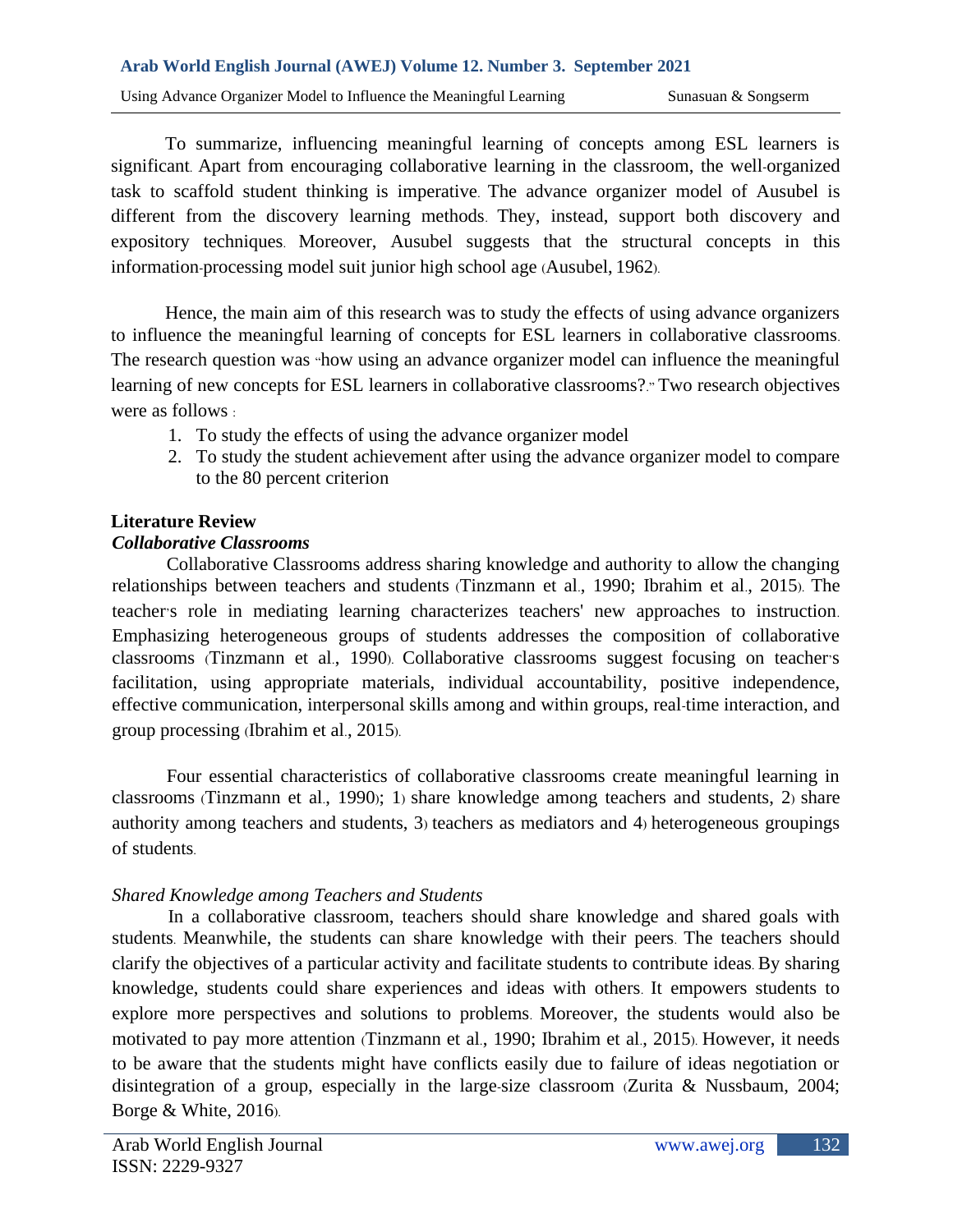#### *Shared Authority among Teachers and Students*

In a passive learning classroom, teachers do most of the instructional planning. In contrast, the collaborative classroom encourages the teachers to share authority with students more. Shared procedures with students make them be part of the instructional designs. The teachers should enable students to share their interests and engage in the decision-making process. It also benefits the differentiation in the classroom (Tinzmann et al., 1990). Each student needs to hold accountable for their responsibility. The students should be more active in exchanging opinions and give helpful feedback to a group to share their authority more effectively (Ibrahim et al., 2015).

Nonetheless, students sometimes feel not safe sharing their ideas with the community or making mistakes, especially in a large class with little collaborative experience (Borge & White, 2016). Thus, the teachers need to have effective orchestration for better positive outcomes. Wellplanned management can promote more collaborative learning, especially implementing learning activities in real-world contexts (Borge & Mercier, 2019).

## *Teachers as Mediators*

Teachers in a collaborative classroom should emphasize mediated learning. The teachers should prepare students to explore learning through various concepts and assist in how they will know. Effective mediation should lead to a better connection of existing knowledge and new ideas (Tinzmann et al., 1990). As being mediator, a teacher should guide, facilitate, and provide positive feedback and support to students to learn so they are encouraged to freely work with enthusiasm (Ibrahim et al., 2015). Nonetheless, some issues typically arise in the collaborative classroom, such as negative social interaction and off-task behavior, especially in a large class (Borge & White, 2016). This way, besides being mediators in learning, the teachers should oversee the classroom environment as well.

# *Heterogeneous Groupings of Students*

The diversity in a collaborative classroom allows students to perceive different and valuable ideas and solutions to problems. It is due to the differences in experiences, backgrounds, and attitudes. The teachers can provide some exciting contexts for students to explore new concepts. Meanwhiles, the students can share their thoughts and exchange information within a classroom (Tinzmann et al., 1990). The strengths of each student in the heterogeneous groups can culminate in the success of the group. Not only can the students produce favorable results, but they might also be proud and satisfy with themselves more (Ibrahim et al., 2015). Heterogeneity in learning groups aimed to improve academic achievements (Graf & Bekele, 2006). If the teachers manage the heterogeneous groups effectively, the students should also achieve their educational goals (Kapur, 2020). However, more competent students may block other weaker students learning (Tinzmann et al., 1990). This way, the teachers should find practical tools to use in the collaborative classroom that assist students in working together and participating equally.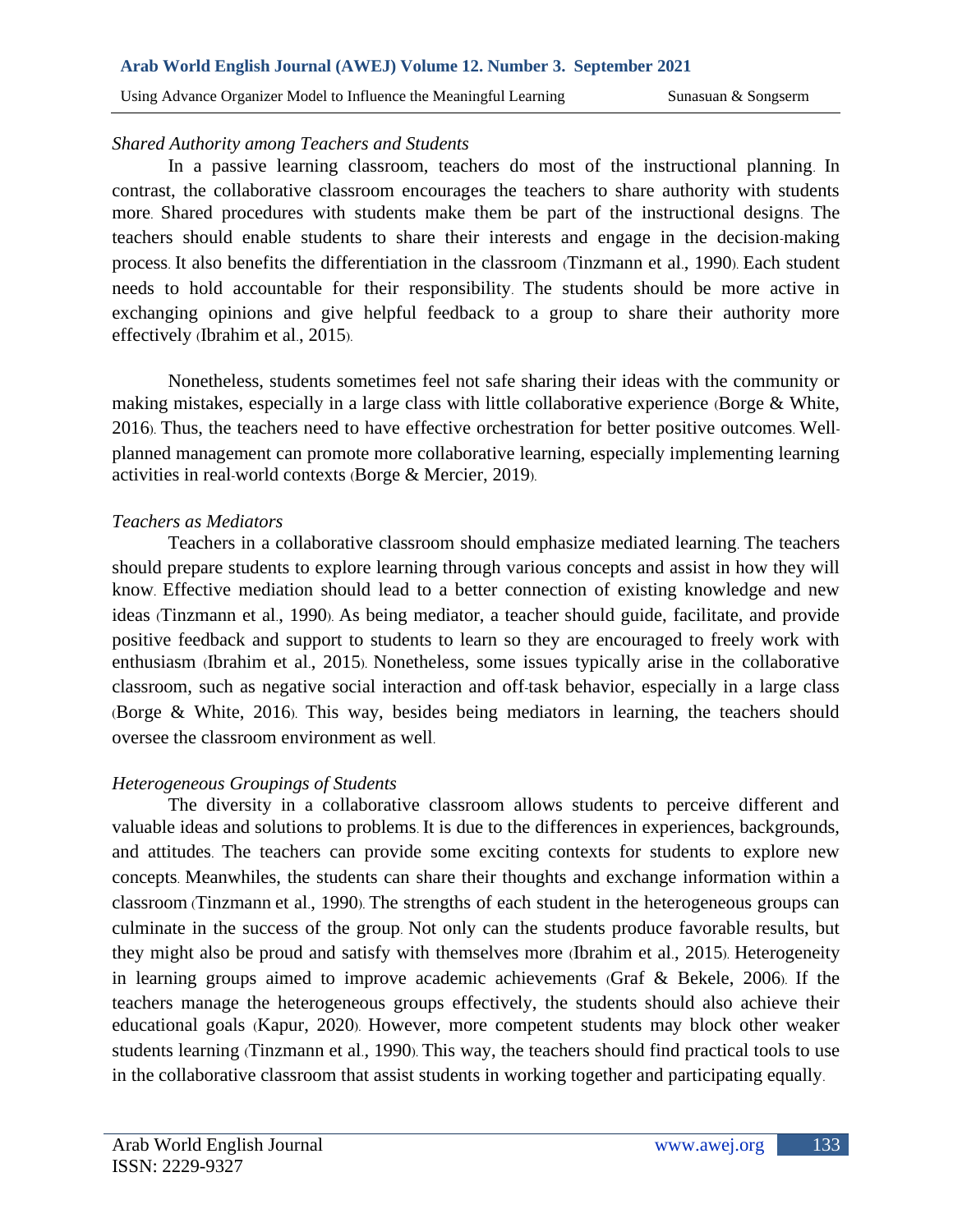## *Advance Organizer Model*

Orientation to the model, Ausubel (1968) introduces this method as an effective way to convey ample information to students in a meaningful way. It mainly presents ideas that link to the particular concepts of the new learning. There are three phases of the advance organizer model syntax (Joyce et al., 2015):

# *Phase 1: Presentation of Advance Organizer*

The teacher should obtain the attention of the students by clarifying the learning goals of the lessons. Advance organizers should recall information about students' existing knowledge. It is not the introductory comments at the beginning of the class. Instead, the models should give them a context or orientation to the subject presentation. It builds around the propositions or principle concepts of the area of study. It should scaffold the ideas of learners to a higher level of abstraction.

# *Phase 2: Presentation of Learning Task or Material*

The teacher must point out the essential concepts to explain carefully. The advance organizers model should present as tasks or learning materials. The presentation should be clear to understand. It should show a link from a fundamental to a more advanced concept. New knowledge should be relevant to the previous command. It can present in form of lectures, discussions, tasks, reading, or experiments.

# *Phase 3: Strengthening Cognitive Organization*

The new knowledge should anchor in the existing cognitive structure of the students. There are four activities: 1) using principles of integrative reconciliation, 2) promoting active reception learning, 3) eliciting a critical approach to the subject matter, and 4) clarification.

According to Mohammadi, Moenikia, and Zahed-Babelan (2010), advance organizers can have a significant effect on the acquisition of knowledge, especially in the second language. They argue that graphic advance organizers significantly promoted English language learning as a second language, revealed from the pre-test and post-test scores. It claims that the organizer could help to organize information and ideas as it facilitates thinking processes while organizing and classifying new concepts. Moreover, it can also be a language tool that allows students to exercise language.

Raj (2013) has studied a study on the effect of the Advance Organizer Model in the teaching of mathematics among secondary school pupils at differing levels of intelligence. The detailed analysis of the instructional effects and the nurturant effects present as follows (Raj, 2013; Joyce et al., 2015).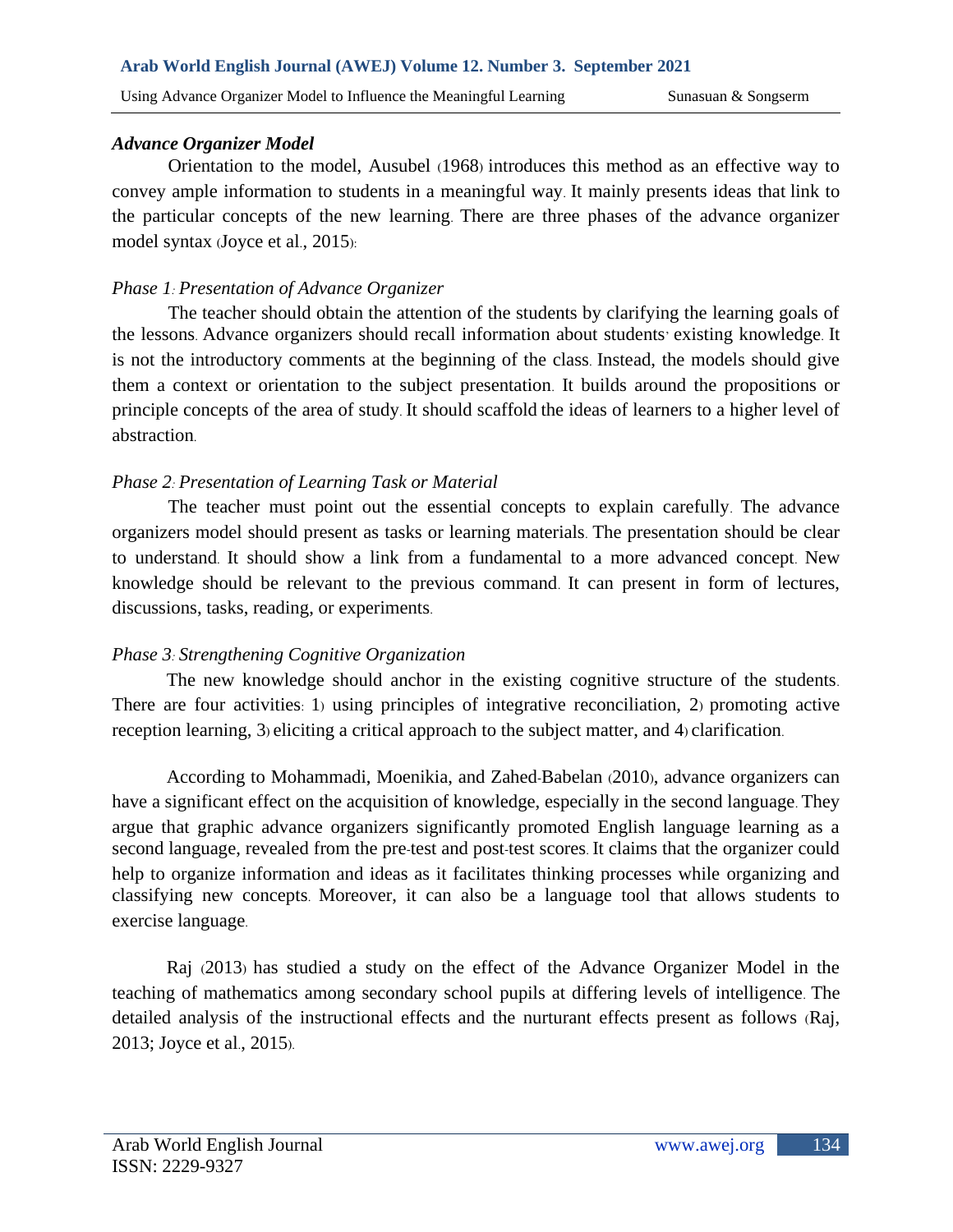#### *Instructional Effects Conceptual Structures*

The model focuses on knowledge construction through students' cognitive structure. The concepts arise from lower-order to higher-order abstract. The idea is the symbolic construction used in thinking which can construct when a student responds to various stimuli in the same category or classification. The teacher should induce students to enlarge their conceptual system to proceed with the information.

## *Meaningful Assimilation of Information and Ideas*

Meaningful learning depends on the effective presentation of information. It should help students retain the knowledge over a long time. The organization of knowledge and pedagogical function works paralleled. Meaningful assimilation requires a solid connection of the new learning material and existing ideas in the students' cognitive system. Students' cognitive structure must be prepared to comprehend and imply the new learning set, instead of memorization. When teachers input unfamiliar concepts to students, they will reconcile ideas from their similar or contrasting experiences. Then, they will construct their frame of reference and terminology. Hence, the teacher should facilitate these active cognitive operations to play an active role in this information processing system.

# *Nurturant effects*

## *Interest in Inquiry*

Link to the instructional effects, the students should develop the interest of inquiry spontaneously. It views that while students attempt to learn new materials, they know to inquire about methods to solve the contradiction between old and new concepts. The interest of inquiry would help them to investigate the information. Accordingly, they can generate and validate the information to newly constructed knowledge.

# *Habits of Precise Thinking*

It refers to the behavioral pattern engaging in the information arrangement in the pattern or new information addition that can be related to the pattern.

## *Meaningful Learning of New Concepts for ESL Learners*

The meaningful learning of concepts refers to how students can process the cognitive structure to connect their new learning to their existing knowledge (Joyce et al., 2015). The connection is likely to be less confused if similar information store in long-term memory (Ellis & Hunt, 1983). According to Sharan (2015), meaningful learning depends on more than what teachers transmit. It advances the development of information out of students' understanding, experiences, and trades with different students. Additionally, students must apply the knowledge in higher-level and connect to their life meaningfully. It deals with the three major questions: 1) how knowledge is organized, 2) how students' cognitive process works while learning new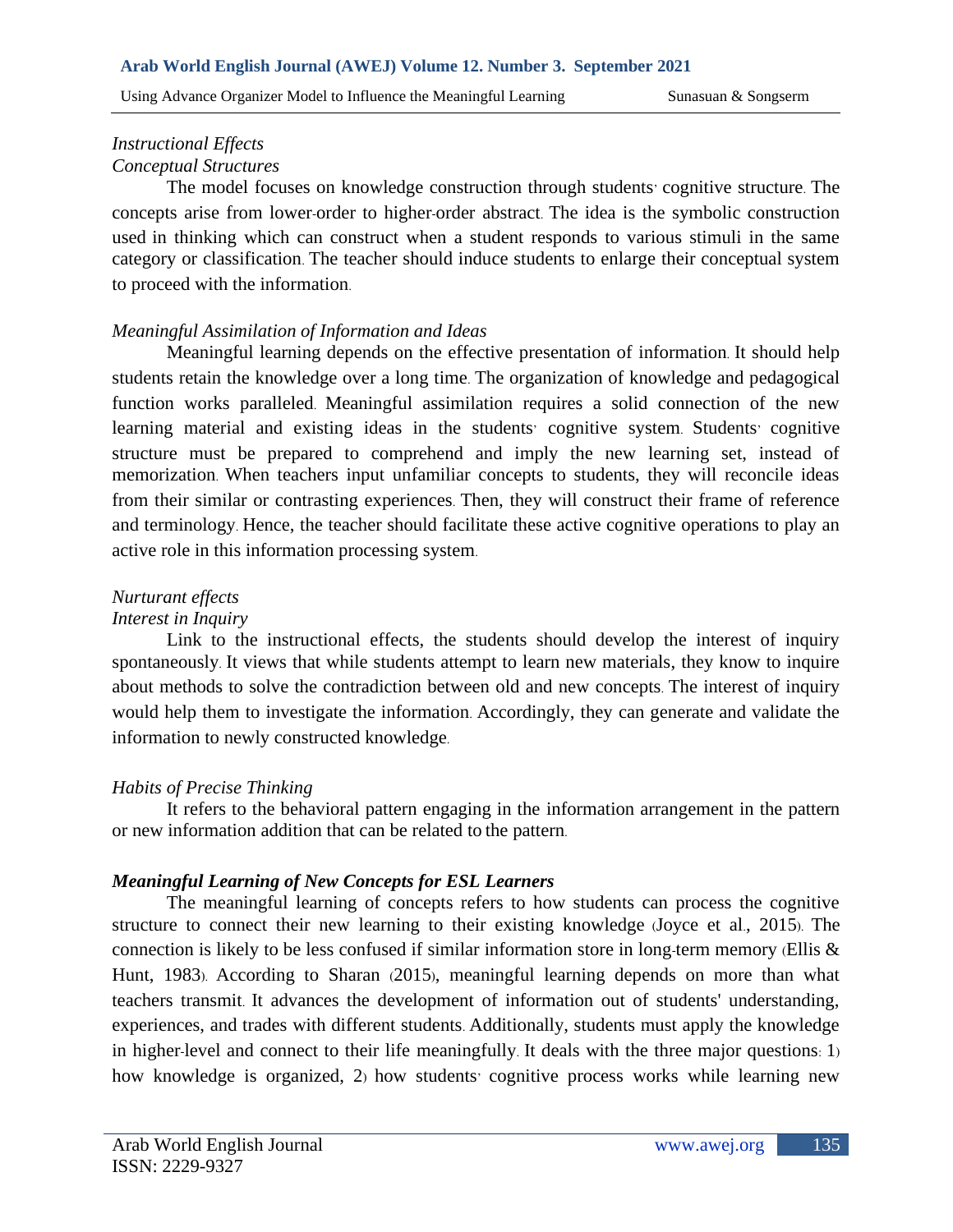information, and 3) how can a teacher design curriculum and instruction to apply these ideas of presenting new information (Joyce et al., 2015).

It connects to Bloom's taxonomy which shows the six stages of learning from lower-order thinking to higher-order thinking (Bloom, Engelhart, & Furst, 1956; Deller, 2019). The taxonomy classifies the learning levels from remembering, comprehension, application, analysis, evaluation, and creation, which connect to the facet of understanding, having self-knowledge. New ideas construction from things you learned requires a complex comprehension. It is not just the context learning, but also the relationships of each element within the context. Learners should be able to synergize and integrate multi-knowledge to create new knowledge. It shows they have self-knowledge.

#### **Methods**

This study adopted the mixed-methods embedded experimental research design (Creswell & Clark, 2011). The researcher employed both quantitative and qualitative methods to follow the two objectives. An observation and post-test integrated to examine the effects of using an advance organizer model to influence the meaningful learning of new concepts for ESL learners in a collaborative class.

## *Participants*

The researcher conducted the study at the Mahidol University International School, Thailand. The population was the Business Studies students who are in grade 12th in the class of 2020. They were purposively selected to 20 students in a class of the Introduction to Skills for Leadership and Management. Students had mixed backgrounds in English proficiency range from B1 to C1. They also had different business backgrounds as some of them had studied other business electives previously, while the others had not.

## *Research Instruments*

## *Post-test*

The post-test is an evaluation tool to assess how students learn the new concepts of the lesson. The test has two parts with three questions. In the first part, the researcher uses a comparative organizer in table form to ask the student to compare the learning concepts. This part mainly focuses on comprehension and application of the concepts present in lower-order thinking. In the second part, there is one long answer question that students have to analyze and synthesize the concepts they have learned and give examples linking to their experiences from various situations.

## *Observation Form*

The observation was a part of ongoing monitoring. At the beginning of a lesson, It was to monitor how teachers use advance organizer models. The observation form focuses to observe four domains: 1) planning and preparation, 2) the instructional environment, and 3) Instruction.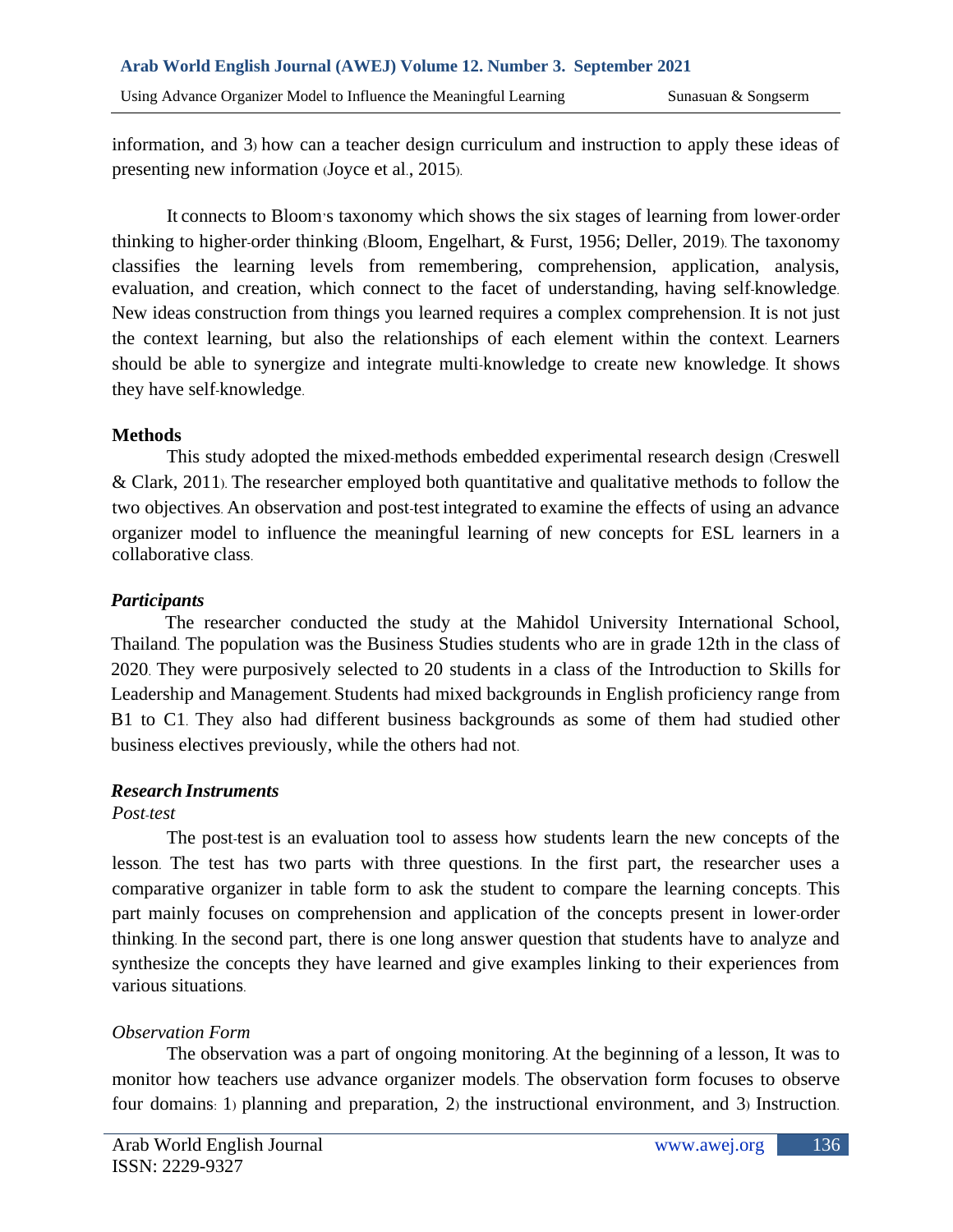#### **Arab World English Journal (AWEJ) Volume 12. Number 3. September 2021**

Using Advance Organizer Model to Influence the Meaningful Learning Sunasuan & Songserm

The observation also summarizes the ongoing activity, including commendations and recommendations in narrative writing format.

## *Research Procedures*

To study the effects of using the advance organizer model, the researchers applied the instructional system design model, ADDIE model (Kruse, 2009), to design an instructional plan.

There are five processes as follows.

Table 1. *Steps of research design* 

| ADDIE model<br>(Kruse, 2009)                                                                                                      | Research procedures                                                                                                                                                                                                                                                                                                              |                                                                                                                                                                                                                                                                                                                                                                                                                                                                                                                                                                                                                                                                                                                                                                                                                                                                                                                                                                                                                                                                                          |  |  |  |  |
|-----------------------------------------------------------------------------------------------------------------------------------|----------------------------------------------------------------------------------------------------------------------------------------------------------------------------------------------------------------------------------------------------------------------------------------------------------------------------------|------------------------------------------------------------------------------------------------------------------------------------------------------------------------------------------------------------------------------------------------------------------------------------------------------------------------------------------------------------------------------------------------------------------------------------------------------------------------------------------------------------------------------------------------------------------------------------------------------------------------------------------------------------------------------------------------------------------------------------------------------------------------------------------------------------------------------------------------------------------------------------------------------------------------------------------------------------------------------------------------------------------------------------------------------------------------------------------|--|--|--|--|
| Analysis: The researcher collects<br>adequate data to analyze the gap<br>between the target outcomes and<br>the current situation | The researcher identified the need from Business studies standards and school<br>survey results. The study of relevant theories and researches aimed to design the<br>effective lessons of using advance organizer models to influence the meaningful<br>learning of new concepts for ESL learners in a collaborative classroom. |                                                                                                                                                                                                                                                                                                                                                                                                                                                                                                                                                                                                                                                                                                                                                                                                                                                                                                                                                                                                                                                                                          |  |  |  |  |
| Design: In this phase, the<br>researcher designs objects,<br>instruments, specific content, or<br>objectives.                     | Lesson 1<br>(Phrase $1$ :<br>Presentation<br>of Advance<br>Organizer)<br>Lesson 2<br>(Phase 2:<br>Presentation<br>of Learning<br>Task or<br>Material<br>Lesson 3<br>(Phase 3)<br>Strengthening<br>Cognitive<br>Organization)<br>Lesson $4$ :                                                                                     | The researcher designed content materials. The three phrases of the advance<br>organizer model syntax presented four lesson plans.<br>Clarifying the aims of the lesson<br>Presenting advance organizer.<br>Identify defining attributes<br>Give examples<br>Provide context<br>Prompting awareness of learners relevant<br>knowledge and experience<br>Group work assignment. Assigning a concept to every two<br>groups. Each group discussing and completing a worksheet<br>Presenting material<br>Maintaining attention<br>Making organization explicit<br>Making logical order of learning material explicit<br>Group work assignment: The two groups with the same new<br>concepts sharing discussion results and planning to share the<br>new idea with the other groups.<br>Peer teaching: Each group presenting the work.<br>Using principles of integrative reconciliation<br>Promoting active reception learning<br>Eliciting critical approach to the subject matter<br>Clarifying: Listeners asking questions to the<br>presenters to explain the new concepts<br>Post-test |  |  |  |  |
| Development: The researcher                                                                                                       | The researcher developed the learning materials. There are lesson plans,                                                                                                                                                                                                                                                         |                                                                                                                                                                                                                                                                                                                                                                                                                                                                                                                                                                                                                                                                                                                                                                                                                                                                                                                                                                                                                                                                                          |  |  |  |  |
| creates the materials                                                                                                             | observation forms, post-test.                                                                                                                                                                                                                                                                                                    |                                                                                                                                                                                                                                                                                                                                                                                                                                                                                                                                                                                                                                                                                                                                                                                                                                                                                                                                                                                                                                                                                          |  |  |  |  |
| Implementation: The researcher<br>implements the output learning<br>materials in the sample group or<br>the target group.         | The researcher implemented the output learning materials in the sample group<br>of 20 students in the class, the year 2020, at the Mahidol University<br>International Demonstration School, Thailand.                                                                                                                           |                                                                                                                                                                                                                                                                                                                                                                                                                                                                                                                                                                                                                                                                                                                                                                                                                                                                                                                                                                                                                                                                                          |  |  |  |  |
| Evaluation: The researcher<br>evaluates the effectiveness of the<br>materials                                                     |                                                                                                                                                                                                                                                                                                                                  | The researcher evaluates the effects of the advance organizer model.                                                                                                                                                                                                                                                                                                                                                                                                                                                                                                                                                                                                                                                                                                                                                                                                                                                                                                                                                                                                                     |  |  |  |  |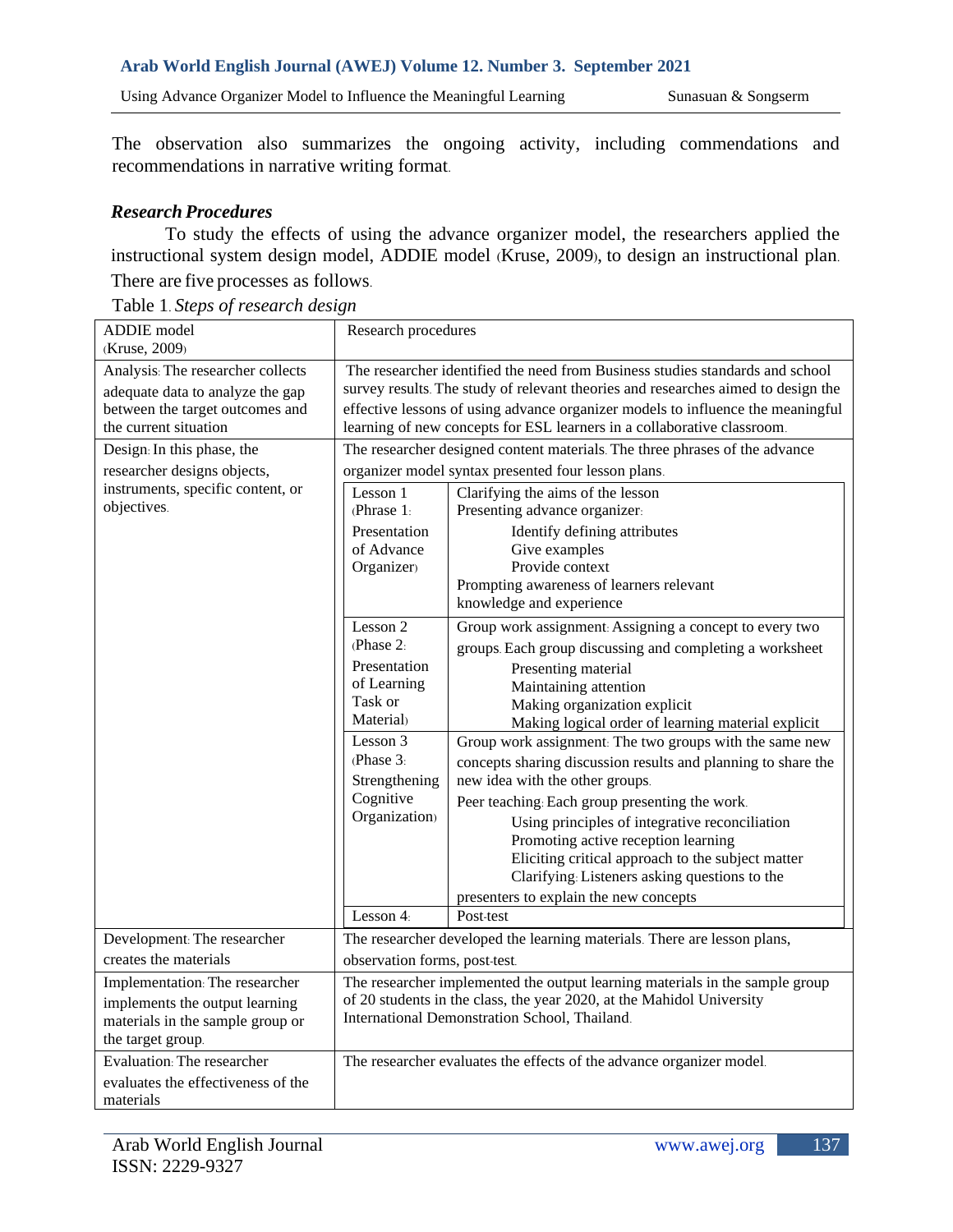The researchers used both formative and summative assessments. The participants took the post-test in the final lesson. The Deputy Director of Academics at Mahidol University International Demonstration School used the observation form during the instructional observation.

### **Results**

#### The effects of the advance organizer model are as follows. *The findings from studying the effects of using the advance organizer model*

Regarding the data obtained from the observation form, the results show that the advance organizer model can influence the meaningful learning of new concepts for ESL learners in collaborative classrooms. The content analysis present as follows.

# *Instructional Effects*

## *Conceptual Structures*

Observation results: It is a well-organized class in terms of an opening activity (review), new information, practice, independent application, and assessment. The teacher clarified the learning goals. The teacher had designed tasks to recall the students' existing knowledge and drive higher-order thinking. The teacher had pointed out essential concepts to be explained carefully. The teacher applied advance organizers as tasks and learning materials.

# *Meaningful Assimilation of Information and Ideas*

Observation results: Overall, all students worked and found enough was unique in each of their roles. The teacher demonstrated the ability to translate learning goals into meaningful and relevant learning experiences. Students were able to explain the new concepts to peers, using examples from their experiences and answering questions with understanding. The analysis questions are very well, in that they move up Bloom's Taxonomy in terms of sophistication.

# *Nurturant Effects*

# *Interest in Inquiry*

Observation results: Students had developed an interest in the inquiry. Students had a chance to use more communication skills to read, write, listen and speak among peers when they were working on the projects in the group. The teacher was readily available to the students during the whole process, and students were comfortable asking questions and garnering other assistance during this lesson. Peers were motivated to acquire more information and pay more attention.

# *Habits of Precise Thinking*

Observation results: Students engage in discussion effectively. The teacher strengthens how students connect their learning of new concepts and existing knowledge. The organization, in particular, spoke to the types of questions students should grapple with if they are developing their critical thinking skills.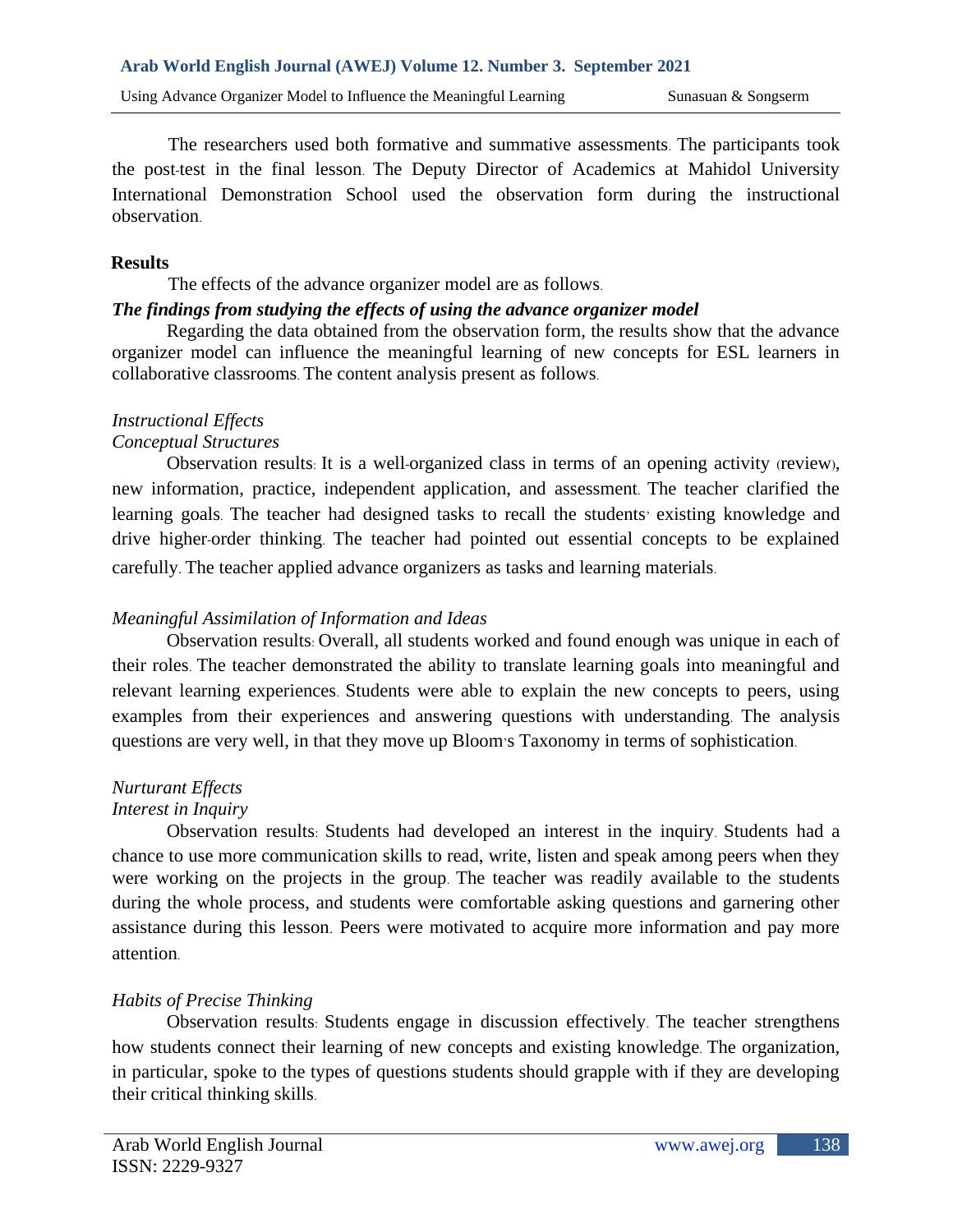#### *The findings from studying the student achievement after using the advance organizer model to compare to the 80 percent criterion*

From implementing the lesson plans by using the advance organizer model to influence the meaningful learning of new concepts for ESL learners in a collaborative classroom, the students answered three questions that align with the concepts of meaningful assimilation of information and concepts. The results present in Table two.

| raone $2.1$ maings from posi-test |    |            |      |         |              |  |  |
|-----------------------------------|----|------------|------|---------|--------------|--|--|
| Scores                            |    | Full score | Mean | Percent | $\Delta L$ . |  |  |
| After using                       | 20 | 26         | 41.J | 82.69   | 3.16         |  |  |

Table 2. *Findings from post-test* 

From the table, the student achievement after using the advance organizer model meets the criteria of 80.

Some students showed to connect the concepts of the new information meaningfully to their experiences. They can explain the new concept using the ideas from their experiences by giving examples of the situations in their life where they presented or acted to link the characteristics of the concepts. They could analyze their ideas by connecting them to the concepts they have learned from peers' presentations. The examples of answers to reflect the meaningful learning of new concepts is as the following.

Student A: I think that the coaching leadership style is the most effective one. As I am a person who likes to plan things out and very observing, I usually become the one who assigns role and task to my friends whom I think they have the potential to do the jobs and later give them a little input and support to their output. Not only that, but I also like to help motivate and encourage my friends too by being a coaching leader. Most of the work matched expectations, and most of the followers are valued, inspired, and consulted. For example, when I was in grade ten, one of the teachers has assigned a group project to us. At that time, most people in my group did not have the idea. They could not come up with a way to present the data. Hence, I decided to stand up and assign each role to them by seeing what they are good at and support them.

Student B: For me, coaching is the best leadership style. It is because I can motivate people and provide direction simultaneously. There is one friend of mine who does not like to work. I tried to encourage him and give him what he can do for the job. My style of talking can be considered as motivated (one-on-one conversation), which suits this style. Also, my friend tells me that he does not know what to do. I will give him direction and provide support as he goes.

Student C: In my opinion, my most effective leadership style is supporting. I realize that when people ask me for suggestions, I am always willing to help them. I am a good listener, and I am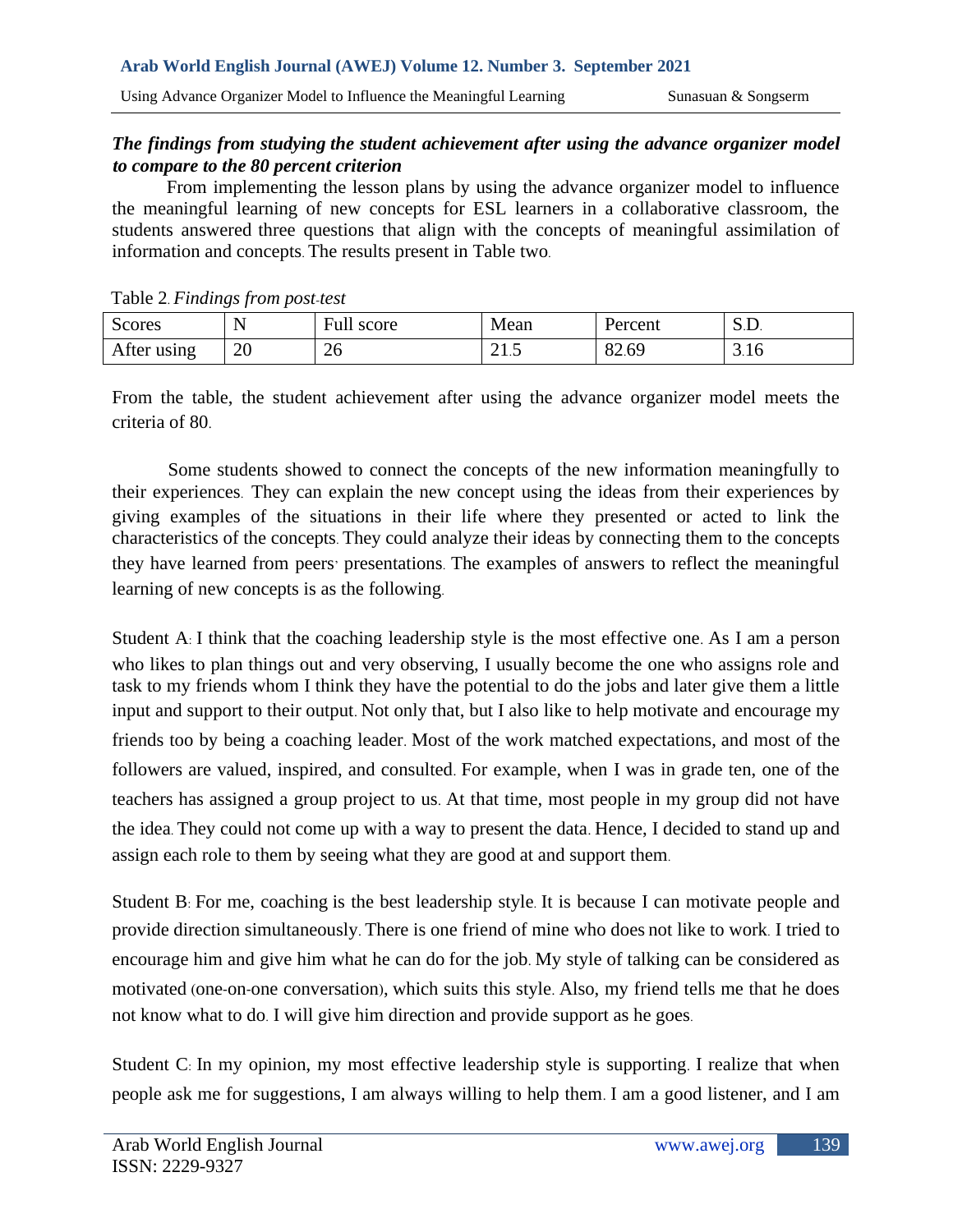never bored listening. As I did 16 characteristics, the result showed that I am likely to be a supporter. When I give them advice, they always tell me that it is helpful. As a supporting leadership style, it is highly supporting but lowly directing. Working in a group, I do not usually force people to do work that I assign, but I mostly ask they are willing to do work instead. When someone does the job not quite well, I will motivate and support them. I do not want to force anybody. When we have to come up with an idea in a group, I noticed that someone was afraid to share their ideas, so I will tell them to share that idea.

Overall, the students can link the new concept to their own experiences and values effectively.

## **Discussion**

The effects showed in both instructional effects and nurturant effects. The students engaged in learning and acquiring information effectively. Students discussed and exchanged information using existing knowledge and experiences to connect and explain the ideas to others. The teacher planned, prepared, and instructed to meet the characters of collaborative classroom designs. The teacher facilitates and guides students with heterogeneous grouping effectively. The advance organizer is used in the lesson to help students develop conceptual structure. The instructional design also meets the steps of using an advance organizer model to influence the meaningful learning of new concepts for ESL learners in a collaborative classroom. The organization moved from lower-understanding context to higher-understanding context and allowed students to apply ideas from experiences.

Following Ellis and Hunt (1983), meaningful learning can occur if the new information can be associated with existing data. The teacher drives students learning from recall, connects previous knowledge, and uses the learning materials to influence meaningful learning in advanced abstracts link Bloom's Taxonomy ideas. According to Bloom (Bloom et al., 1956), the taxonomy is a significant model which classifies educational learning objectives into levels of complexity and specificity. It enhances student higher thinking and also guides educators on the design of curricula and examinations.

The post-test score is 82.69% which meets the 80% criterion assumption. It reflects that students can learn the concepts meaningfully. They met all the characteristics of meaningful assimilation of information and ideas. Students can link the previous knowledge to their new concepts. It showed that they have a comprehension of the new concepts. They can apply the ideas to solve the contradictory meanings and link them to their personal experiences. The posttest answers also reflected that the students could analyze and synthesize the concepts they learn to connect to their situations and values.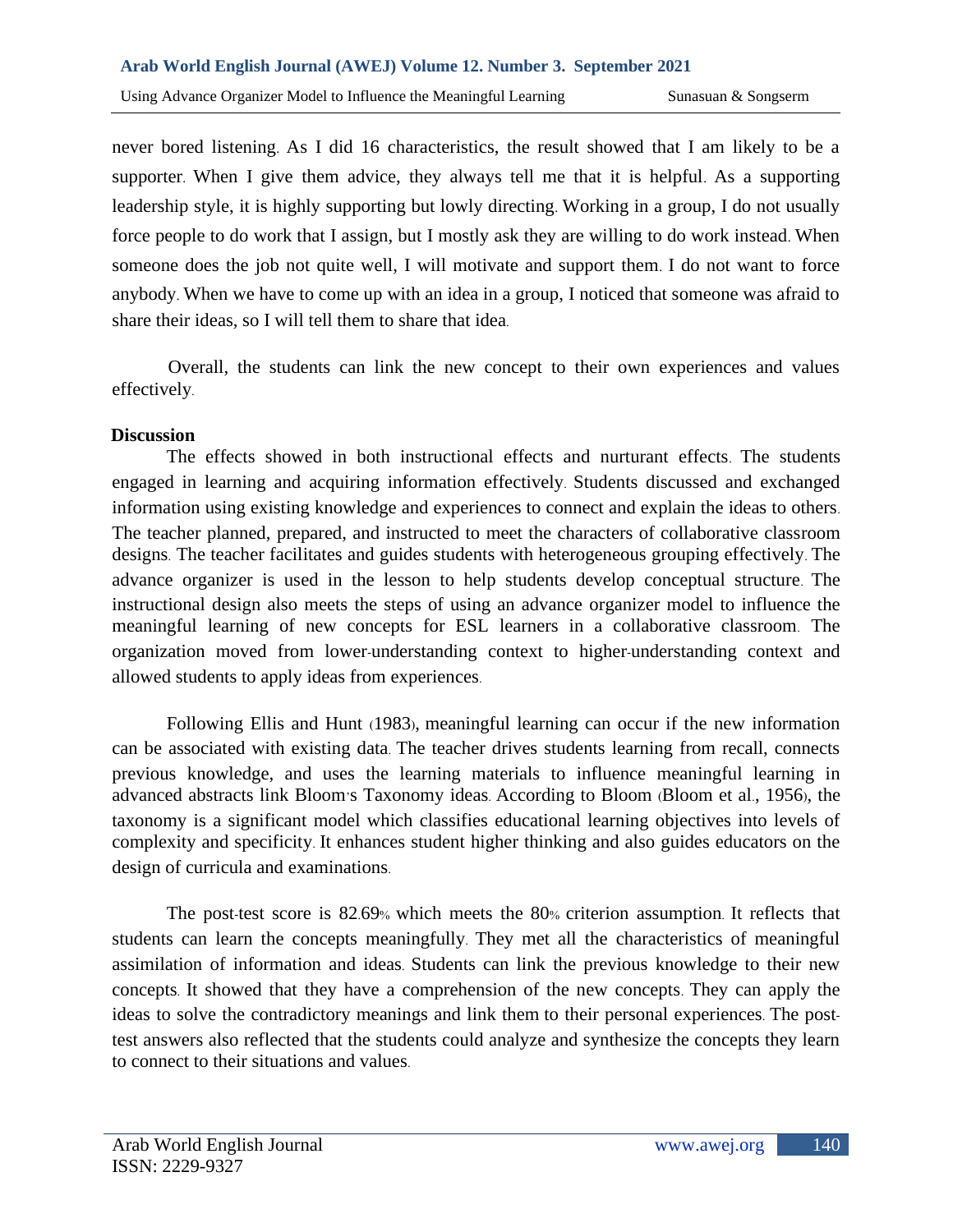This result complies with the finding of Mohammadi et al. (2010) that the advance organizer model can effectively promote student achievements, especially in the second language. Moreover, The characteristic of the collaborative classroom also supports the use of the organizer model, whereas heterogeneous grouping can improve academic achievements from greater participation in the lessons(Graf & Bekele, 2006; Kapur, 2020).

### **Conclusion**

This study investigated the effects of using the advance organizers model. The findings indicated that the advance organizer could enhance student learning of new concepts and create meaningful learning to meet high test scores. The qualitative data analysis revealed that ESL students benefit from the advance organizer model in a collaborative classroom. They can acquire knowledge to understand the new concepts in organized manners to follow the cognitive structure. Besides, students are more motivated to acquire new knowledge and confidence to share them. The advance organizer should use the questions that required the students to collaborate to answer several driving questions.

#### **Recommendation**

This study focused on influencing the meaningful learning of new concepts in Business studies for ESL learners in international schools who challenge both socially and emotionally as they have language barriers and present different perspectives. The advance organizer model can increase motivation to learn and link new concepts to their background effectively. The researcher would like to suggest any teachers implement the advance organizer model in the collaborative classroom. This strategy can break barriers for English language learners. It focuses less on teaching languages directly to build the students' understanding. The model can help the learning of new concepts. The students can enjoy the learning process more when it is relevant to their real-life situations. However, some studies had mentioned some known issues about collaborative learning in large classes, such as the disintegration of education, dominant leadership of more intelligent students, and fear of sharing personal ideas. Hence, further study should focus on implementing the advance organizer model in classes with more students to confirm its effectiveness.

## **About the Authors:**

**Piyawan Sunasuan** is a Business Studies teacher at Mahidol University International Demonstration School, Thailand. She is currently a Ph.D. candidate at Silpakorn University in Thailand majoring in Curriculum and Instruction. Her research interests include instructional design and education for sustainable development. https://orcid.org/0000-0001-8024-5187

**Assistant Professor Ubonwan Songserm, Ph.D.** is a full-time lecturer at the Department of Curriculum and Instruction, Faculty of Education, Silpakorn University, Thailand. Her research areas include teaching methodology, model of teaching, learning theories and processes, and instructional system design. https://orcid.org/0000-0001-6452-4039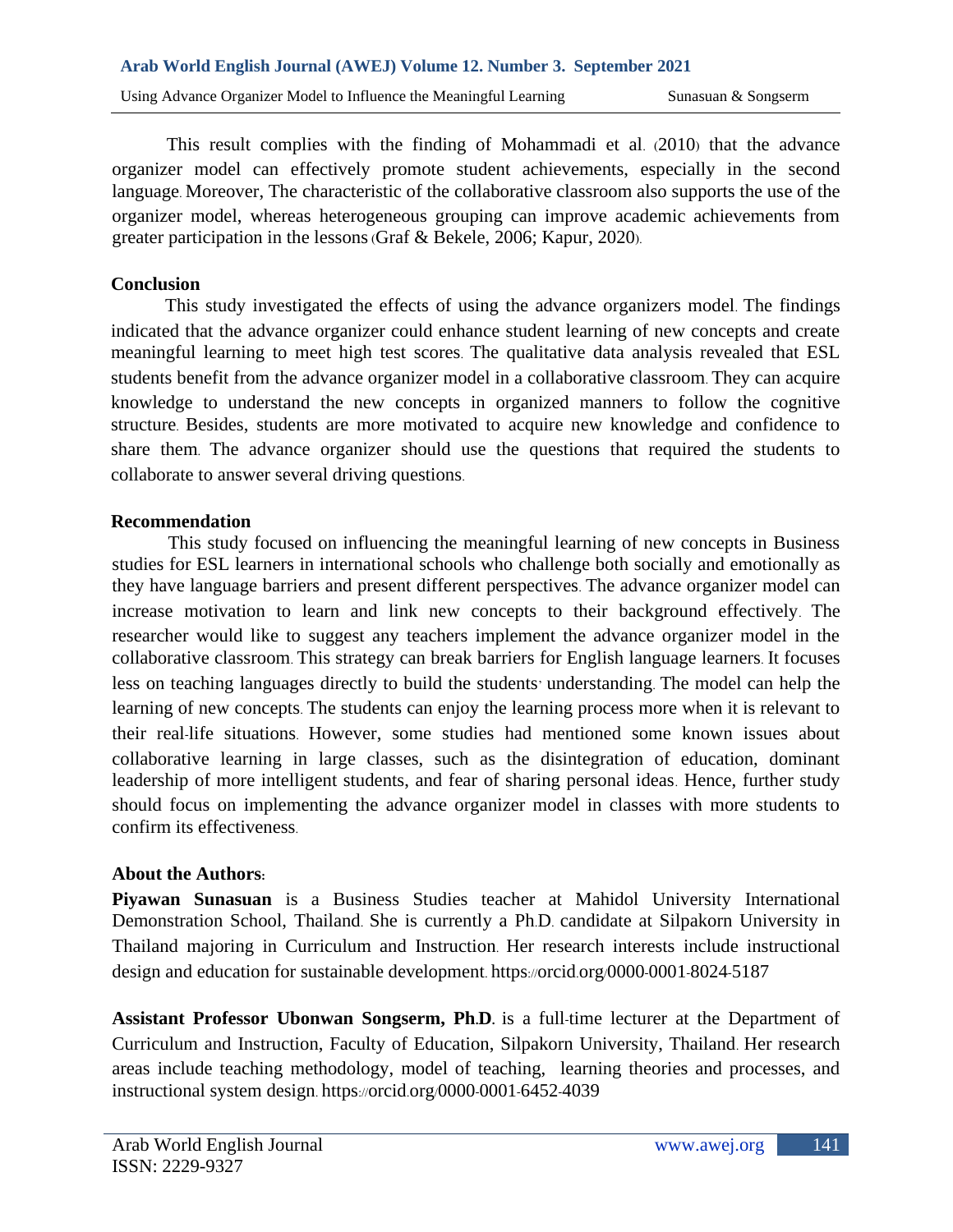#### **References**

- Ausubel, D. P. (1962). A Subsumption Theory of Meaningful Verbal Learning and Retention. *The Journal of General Psychology, 66*, 213-224.
- Ausubel, D. P. (1968). *Educational Psychology: A Cognitive View.* New York: Grune and Stratton.
- Bloom, B., Engelhart, M., & Furst, E. (1956). *Taxonomy of educational objectives: Handbook I.* London: Longmans Green & Co. Ltd.
- Borge, M., & Mercier, E. (2019). Towards a Micro-Ecological Approach to CSCL. *International Journal of Computer-Supported Collaborative Learning, 14*(1), 1-13. DOI: https://doi.org/14. 10.1007/s11412-019-09301-6
- Borge, M., Ong, Y. S., & Rosé, C. P. (2018). Learning to monitor and regulate collective thinking processes. *International Journal of Computer-Supported Collaborative Learning, 13*(1), 61-92. DOI: https://doi.org/10.1007/s11412-018-9270-5
- Brown, B. L. (2001). *Web-based training*. Available at http://www.ericdigests.org/2001- 2/training.html
- Cohen, E. G. (1994). Restructuring the classroom: Conditions for productive small groups. *Review of Educational Research, 64*(1), 1-35. DOI: https://doi.org/10.3102/00346543064001001
- Creswell, J. W., & Plano, C. V. (2011). *Designing and Conducting Mixed Methods Research* (2nd ed.). Los Angeles: Sage Publications.
- Deller, J. (2019). *Bloom's Taxonomy Levels of Learning: The Complete Post.* Available at https://kodosurvey.com/blog/blooms-taxonomy-levels-learning-complete-post
- Ellis, H. C., & Hunt, R. R. (1983). *Fundamentals of Human Memory and Cognition.* Dubuque, Iowa: Brown.
- Graf, S., & Bekele, R. (2006). Forming Heterogeneous Groups for Intelligent Collaborative Learning Systems with Ant Colony Optimization. In Ikeda, M., Ashley, K. D., & Chan, T. W. (eds.), *Intelligent Tutoring Systems*. (pp. 217-226). Springer, Berlin, Heidelberg. DOI: https://doi.org/10.1007/11774303\_22
- Ibrahim, N. et al. (2015). The Importance of Implementing Collaborative Learning in the English as a Second Language (ESL) Classroom in Malaysia. *Procedia Economics and Finance, 31*, 346-353. DOI: https://doi.org/10.1016/S2212-5671(15)01208-3
- Independent Committee for Education Reform. (2019). *patirūp kānsưksā Thai [Thai education reform].* Retrieved from https://www.thaiedreform.org/wpcontent/uploads/2019/06/CommissionReport050662.pdf
- Johnson, D. W., & Johnson, R. T. (1989). *Cooperation and competition: theory and research. .* Edina, MN: Interaction Book Company.
- Joyce, B. R., Weil, M., & Calhoun, E. (2015). *Models of Teaching* (9th ed.). New Jersey: Pearson Education.
- Kapur, R. (2020). *Dealing with Heterogeneous Groups in Classrooms.* Available at https://www.researchgate.net/publication/345713296\_Dealing\_with\_Heterogeneous\_Grou ps\_in\_Classrooms